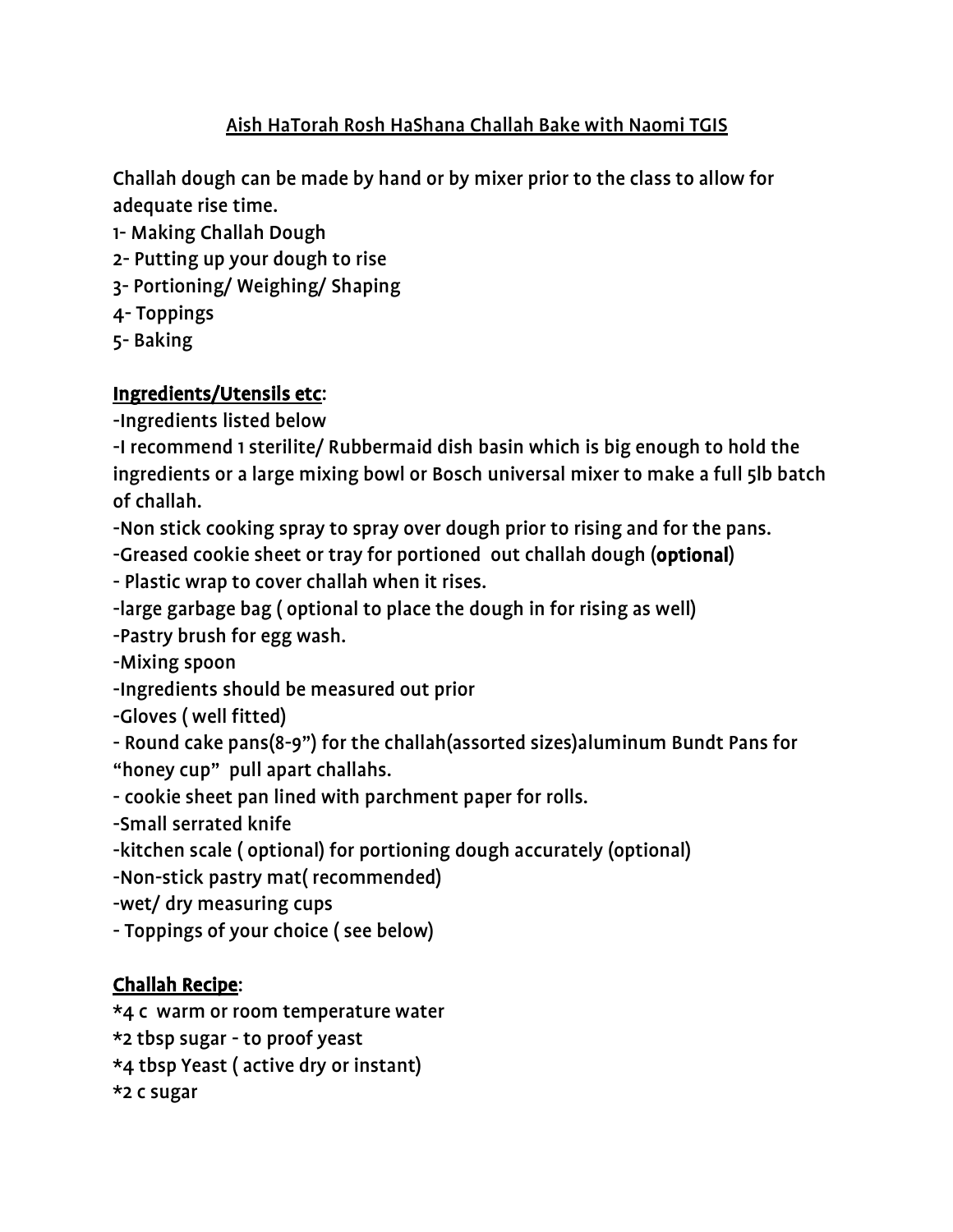\*2 eggs (use 4 eggs for a very fluffy challah) \*1 c canola or vegetable oil \*5 lb bag of bread flour or high gluten flour \*2 tbsp fine ground pink Himalayan sea salt

Instructions:

- Combine water, 2 tbsp sugar and yeast together. Wait until Yeast begins to bubble and let proof 5-10 mins.
- Add oil, remaining sugar,eggs,half a bag of flour & salt. Begin kneading by adding more flour 1 cup at a time. Once the dough comes together leave the dough to rest for 3 minutes to allow the gluten to relax. Continue to knead until a soft and smooth dough is achieved.
- Transfer to a greased bowl or dough bucket (you can order via amazon by looking up dough bucket) and cover with a moist towel or greased plastic wrap and rise until double in size (for an overnight cold and slow rise place the bucket covered plastic wrap and place in a large unscented garbage bag ;seal the bag.)
- The next morning remove air and divide into portions, cover and allow to warm up slightly before working with it)
- Once risen, divide dough to be braided.
- Once braided, allow to rise again.
- Preheat the oven to 350 degrees.
- Brush the tops of your challahs with your choice of:
	- 4 eggs 1 tbsp honey or sugar for a standard golden Challah
	- 1 egg +2 egg yolks plus honey OR Date honey ( Silan) or sugar for a deep golden brown color.
	- Bake at 350 for 35-40 mins (checking at 30 minutes to rotate)

# Half Batch Challah Recipe:

- 2 cups warm water
- 2 tbsp dry active yeast
- 1 tbsp sugar for proofing
- 1 cup sugar
- ½ cup canola oil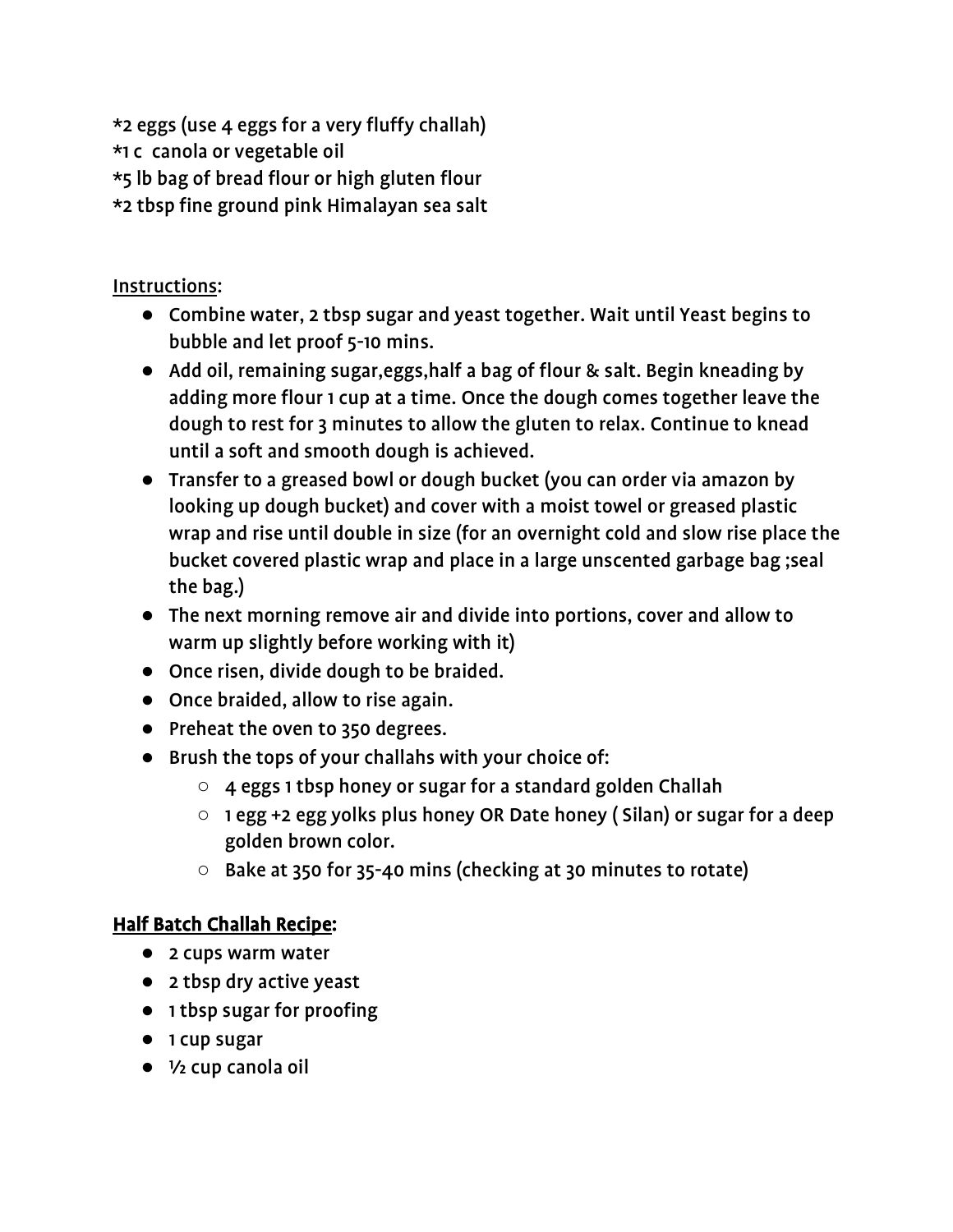- 1 or 2 (for very fluffy challah use 2 If you like a more solid/ shapeable dough use 1 egg)
- 1 tbsp fine ground pink Himalayan salt
- Approx 7 c bread flour ( or 3  $\frac{1}{2}$  whole wheat and 3  $\frac{1}{2}$  bread)

Instructions:

- Combine water, sugar and yeast together. Wait until Yeast begins to bubble and let proof 5-10 mins.
- Add sugar, eggs, half the bag of flour and salt. Begin kneading by adding more flour 1 cup at a time.
- Once the dough comes together leave the dough to rest for 3 minutes to allow the gluten to relax. Continue to knead until a soft and smooth dough is achieved.
- Transfer to a greased bowl or dough bucket and cover with a moist towel or greased plastic wrap and rise until double in size
- Once risen, take Challah for hafrashat; divide dough to be braided. Once braided, allow to rise again.
- Preheat oven to 350
- Brush the tops of your challahs with your choice of egg wash
- 2 eggs & ½ tbsp honey or sugar for a standard golden Challah
- 1 egg +2 egg yolks plus honey or sugar for a deep golden brown color.

Baking Temp and Time:

\*Bake at 350 for 35-40 mins (checking at 30 minutes to rotate)

For a Honey cup challah you'll need a disposable bundt pan. Portioned out challah dough balls, gold sprinkles and a plastic condiment cup to place in the center once it's cool to fill with honey.

# Sweet Holiday Crumb Recipes:

# Classic Vanilla:

- 1 c granulated white sugar
- 1 c all purpose flour
- 1 tbsp vanilla sugar
- 6-8 tbsp cold; cubed margarine or 6 tbsp oil (canola or another neutral flavor oil)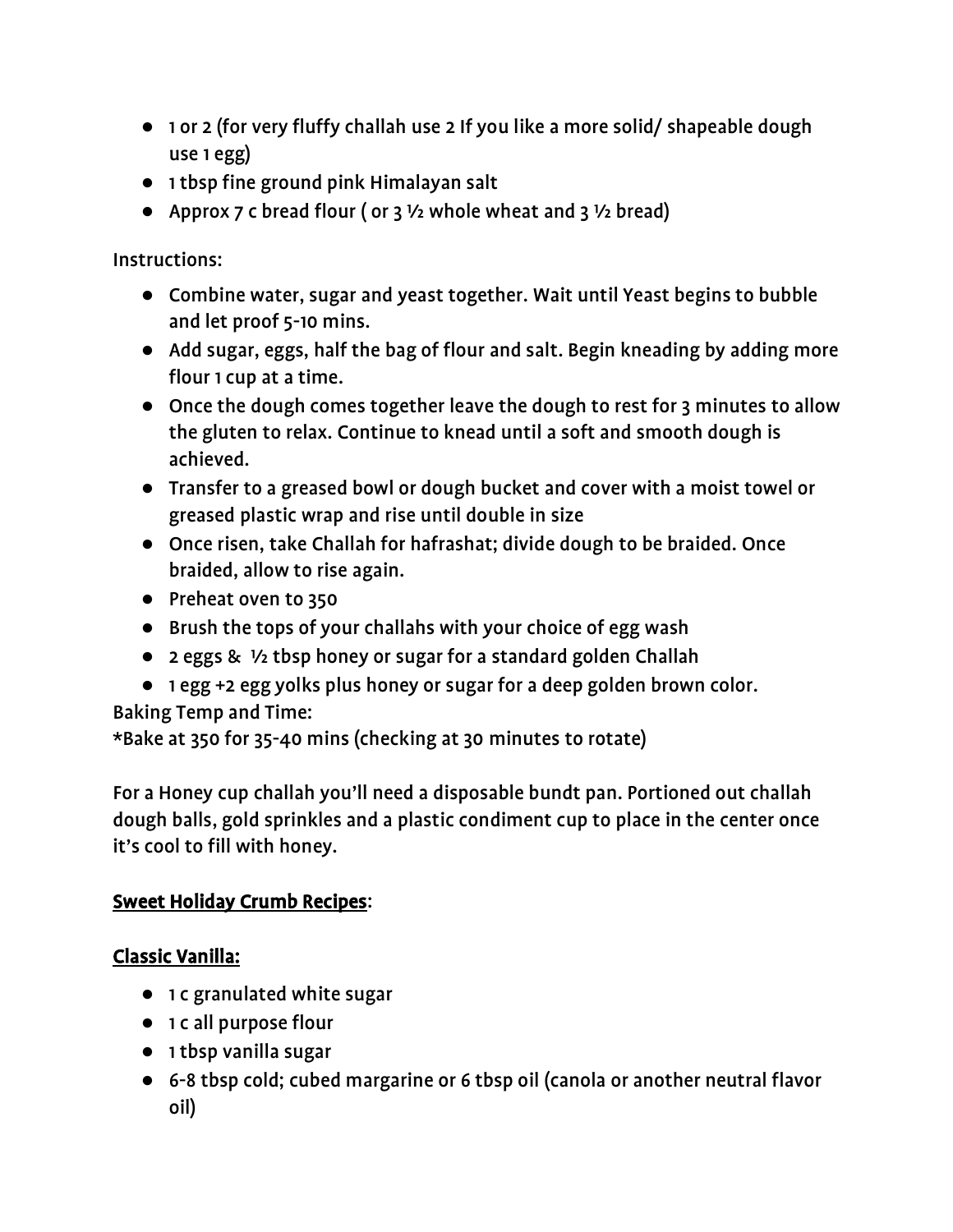#### Warm spice crumbs

(Using apple pie spice, pumpkin spice or your favorite warm spice blend )

- 1 c sugar
- 1/2 c whole wheat flour
- 1/2 c all purpose flour
- 1 -2 tsp warm spice of choice
- 6-8 tbsp cold cubed margarine

## Honey Crumb:

- 1 c granulated white sugar
- 1 c granulated honey
- 2 c all purpose flour
- 2 sticks cold; cubed unsalted margarine
- 2 tbsp vanilla sugar
- Additional Honey For Drizzling

# Cinnamon Crumb:

- 1 c brown sugar
- 1 c all purpose flour
- 2 tsp cinnamon
- 1 tbsp vanilla sugar
- 6-8 tbsp cold cubed margarine

## Pomegranate Crumb:

1 c sugar 1 c flour 2-4 tbsp freeze dried pomegranate powder 6tbsp unsalted cold margarine; cubed Or 4 tbsp Torani pomegranate Syrup 4 tbsp canola oil( or as needed) Optional:Micro Mini Chocolate Chips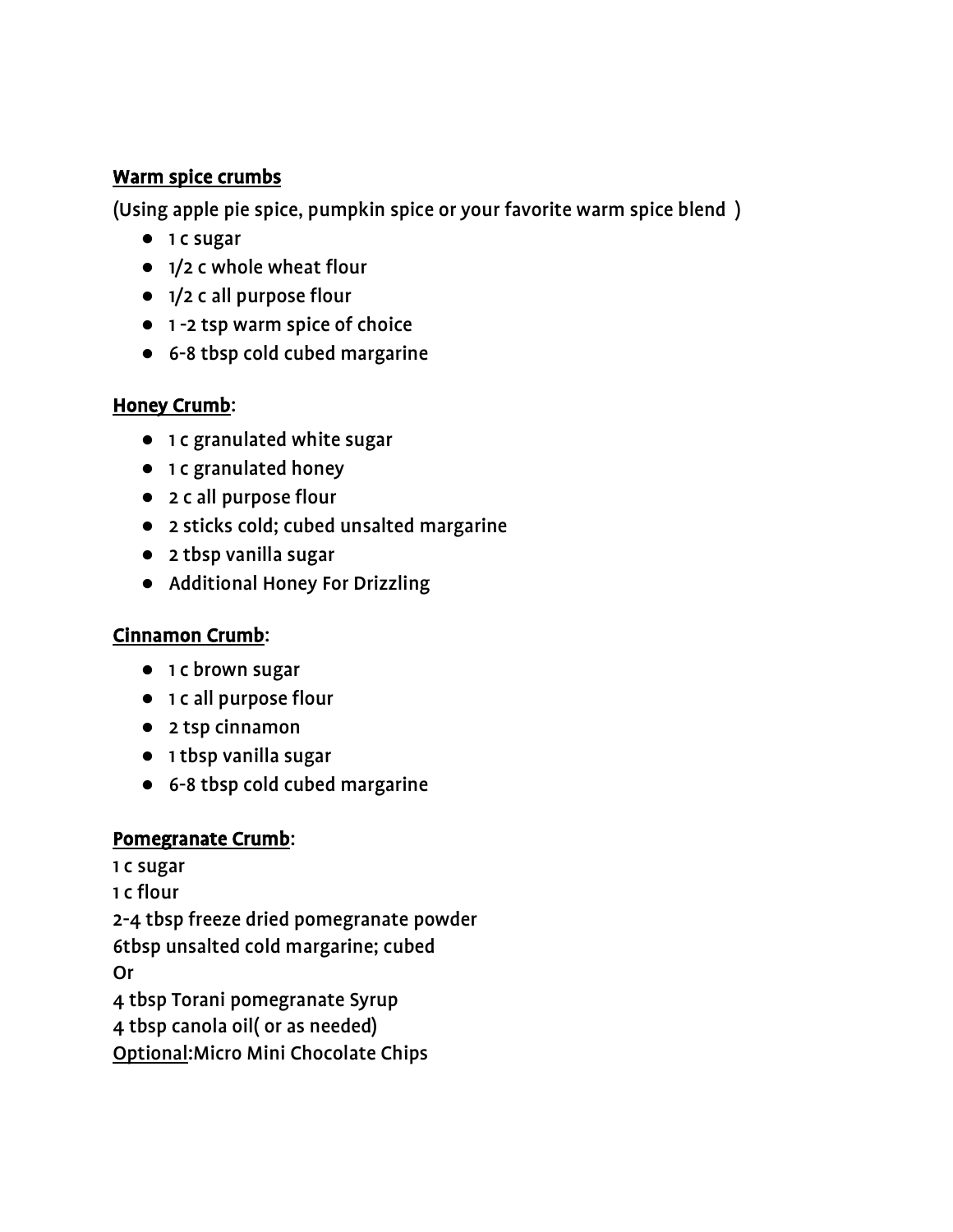### Spiced Sugars:

#### Spiced Sugar/ Cider Mill Donut Dust:

- 500 grams sugar (approx 2 c)
- 10 grams cinnamon (approx 1 tbsp)
- 2 gram fresh nutmeg (1/4 tsp)
- 5 grams vanilla bean powder (1 tsp)

### Apple & Cinnamon:

Freeze dried apples ( pulverized in a spice grinder) Cinnamon sugar Mix together

#### Streusels:

#### Apple & Oats-

- 3/4 cup firmly packed light brown sugar
- 1/2 cup all-purpose flour
- 1/2 tsp. ground cinnamon
- 4 Tbsp oil
- 2-3 Tbsp Torani Apple syrup
- 1 tsp vanilla bean paste
- 3/4 cup rolled oats

#### Spiced Apples & Honey-

- $\bullet$  1/2 c flour
- 1/4 c brown sugar
- 2 tbsp granulated honey
- 1/2 tsp apple pie spice
- 1/4 tsp cinnamon
- 1/4 cubed ; cold margarine
- 1/4 c old fashioned oats
- 1/4 c instant oats